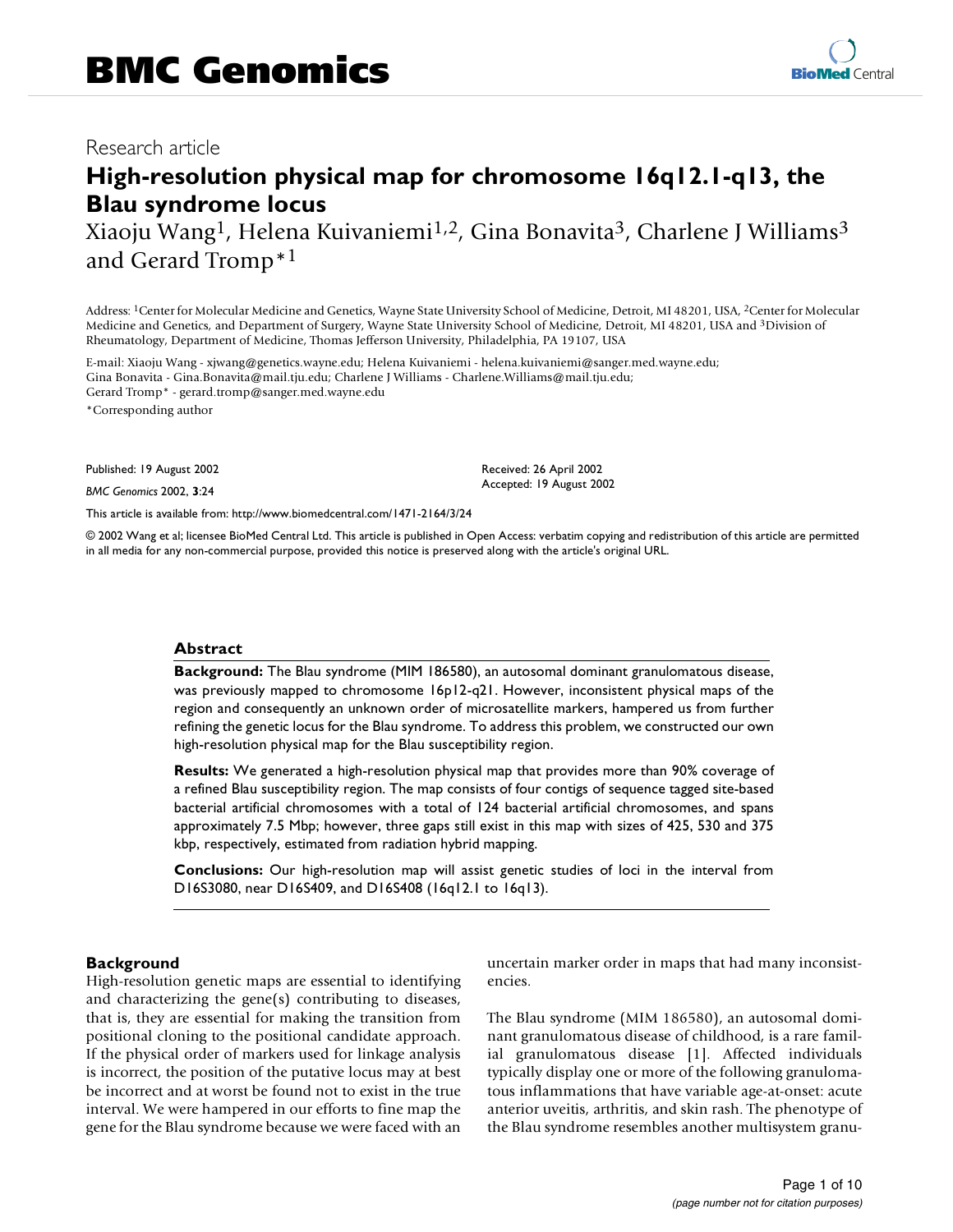lomatous disorder, Crohn's disease (MIM 266600), and another autoimmune disease, psoriasis (MIM 177900). These three inflammatory diseases not only share phenotypic features, but a subset of putative risk loci mapped to an overlapping region on chromosome 16. Of the several putative susceptibility loci for Crohn's disease [2–7] and psoriasis [8], the Crohn's locus on 16q between markers D16S409 and D16S419 (56.1–65.6 cM from p-terminus) [5] and the psoriasis locus on 16q near D16S3110 [8] overlap with the locus for the Blau syndrome. Interestingly, another autoimmune disease ankylosing spondylitis (MIM 106300), also maps to chromosome 16q, however, it appears to map telomeric to the Blau syndrome interval [9,10].

While our studies were in progress, other groups detected mutations in the CARD15 gene for a subset of Crohn's disease patients, and in three small Blau syndrome families [11,12]. The lack of accurate maps is reflected in the position assigned to CARD15 in consecutive genome builds in that CARD15 should map to the 16q13 interval for Blau and Crohn's, yet in build 27 it was mapped close to the ptelomere of chromosome 16. In the current build, 29, it is located correctly (see additional data file 1, blau\_map.pdf). Until the draft human genome is truly complete, detailed regional physical maps will be indispensable for genetic studies.

We have previously reported that the Blau syndrome susceptibility region resided between D16S298 and D16S408 [13]. Here we generated a high-resolution map extending from D16S3080, near D16S409, to D16S408 and placed four plausible candidate genes (CES1, MMP2, MMP15 and SCYA17) in the map. We also excluded the four candidate genes as the genes harbouring mutations causing the Blau syndrome.

# **Results**

## *High-resolution RH map*

To generate a framework order of markers, we used three RH panels (Table 1) and the RHMAP program package. We typed the GeneBridge 4 panel for 54 markers to verify that they occurred near, or in, the interval between D16S409 and D16S408. The G3 panel was typed for a total of 77 markers and the TNG panel for 83 markers. The markers were clustered into linkage groups by two-point analyses using RH2PT and a criterion of a lod score greater than or equal to 4. Multipoint analyses were performed on linkage groups as well as sparse linkage groups together with markers from other linkage groups. Several multipoint maximum likelihood framework maps were constructed using the RHMAXLIK program of the RHMAP package and equal retention probabilities and the branch ordering scheme options, which gives the highest probability of finding the correct order [14]. The G3 RH map

(see additional data file 1, blau\_map.pdf) provided an order for the construction of the BAC contigs. Although the TNG panel generated a useful map, there were unresolved regions where it appeared that the panel did not provide sufficient data to differentiate between alternative marker orders. We merged the G3 and TNG data by establishing a G3 framework map that fixed the order of a subset of markers. Clusters of close markers containing at least two G3 mapped markers were then mapped relative to oneanother using the TNG data. By integrating the G3 and the TNG maps, an overall contiguous RH map of the region between the markers D16S411 and D16S415 was constructed in which the marker order of most loci could be determined with a likelihood ratio of greater than 300:1 over the next most likely order (data not shown).

## **Table 1: Summary of radiation hybrid panel features.**

|                               | GeneBridge 4 | Stanford<br>G3 | Stanford<br><b>TNG</b> |
|-------------------------------|--------------|----------------|------------------------|
| Resolution                    | Low          | Medium         | High                   |
| No. hybrids                   | 93           | 83             | 90                     |
| Fraction of genome per hybrid | 0.32         | 0.18           | 0.16                   |
| Average fragment size         | 10 Mbp       | 4 Mbp          | 800 kbp                |
| X-ray dosage (cR)             | 3.000        | 10.000         | 50,000                 |
| <b>Units</b>                  | $cR_{3000}$  | $CR_{10000}$   | $cR_{50000}$           |
| kbp per unit                  | 270          | 25             | 4                      |
| Average resolution            | 1000 kbp     | 267 kbp        | 60 kbp                 |

## *BAC contig construction*

We carefully selected STSs from within or around the Blau candidate interval to screen two BAC libraries. More than 130 STSs were chosen from those in known genes, ESTs, polymorphic microsatellite markers, random genomic sequences, and BAC end sequences present in databases. Construction of a BAC clone contig was initiated by screening the CITB library with all the STS markers. The clone contigs were constructed based on the common BACs identified by two or more markers, using the RH map described above and the existing framework map resources as reference for ordering.

We initially identified 377 unique CITB clones with one or more STS hits from which a subset of 41 clones that contained at least two markers was used to construct 17 contig clusters (see additional data file 1, blau\_map.pdf). These 41 non-redundant CITB clones in the contigs covered less than 50% of the broad Blau syndrome interval. The remaining 336 CITB clones were redundant in that they either were identified by a single marker or were identified by the same markers as the 41 non-redundant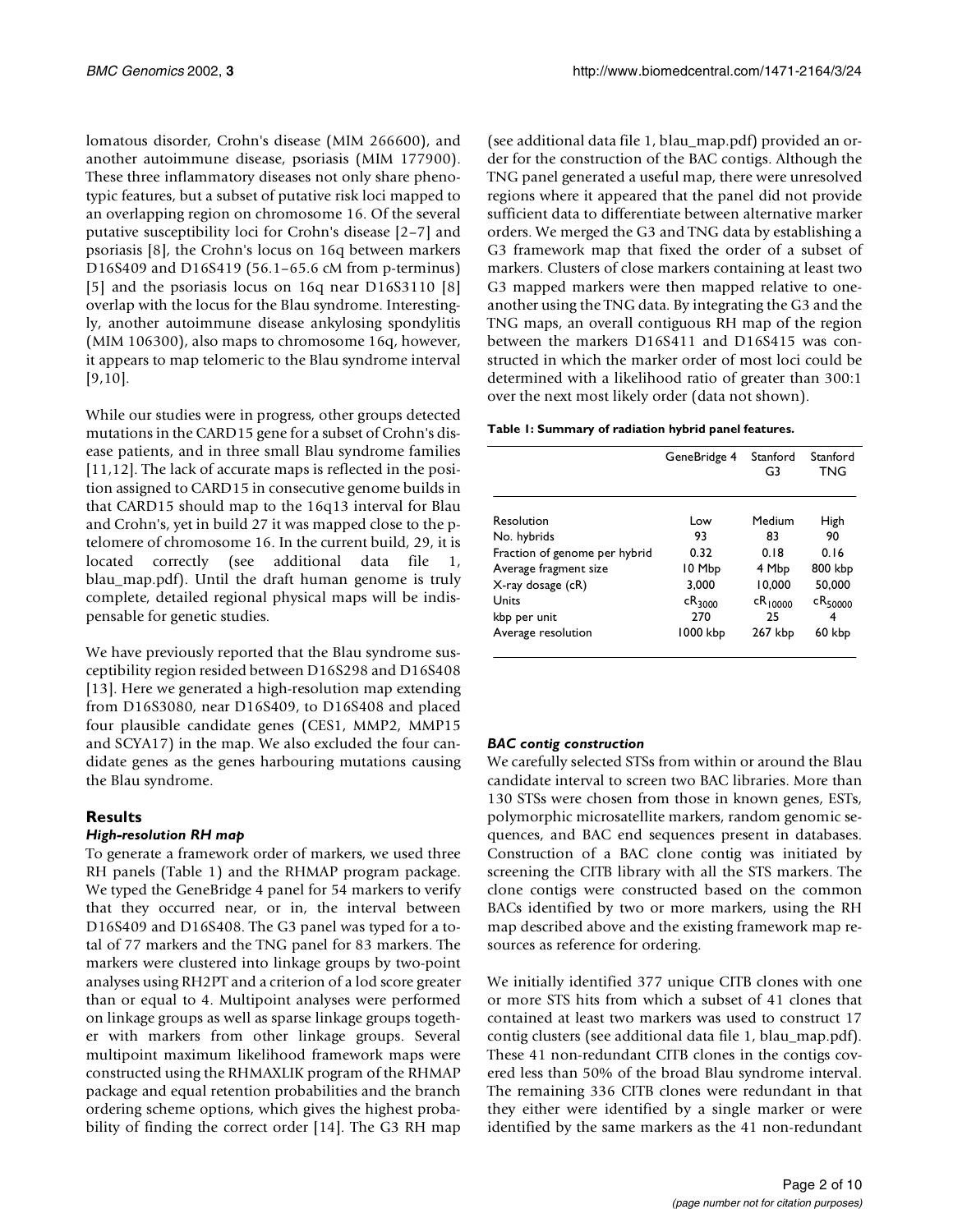

# **Figure 1**

**Schema illustrating the use of BES alignment to close one of the 16 gaps in the early version of our map.** T7 and SP6 in solid arrows indicate sequences derived from the T7 and SP6 promoters, respectively, of BAC clones. Dashed arrows indicate matches with sequences from the corresponding clone in the databases. Boxes represent clones and STS markers are indicated at top. An approximate distance derived from the G3 RH map is shown.

clones. Gaps in the contigs were closed by a combination of DNA sequence alignments of BESs with HTGS data, clone walking using RNA probes from end clones to hybridize to the RPCI-11 gridded filters, and verification of clone positions by PCR for STSs. From the BAC contigs, eight clones from both ends of the contig clusters were selected for sequencing using T7 and SP6 primers. Sequence alignments with these 16 end sequences revealed that two sequences, CITB\_361N2-T7 and CITB\_520M7-SP6, identified one common clone from the online HTGS, which was RPCI-11\_147B17 (Figure 1).

BES alignment was a very feasible and practical technique for filling in the gaps with the availability of an ever-increasing number of BAC clone sequences in online databases. Using this approach, one gap between marker D16S2986 and Cda11d08 was closed. STS marker D16S2986 was initially used to search the HTGS data and one clone RPCI-11\_357N13 was retrieved with 100% identity. BES from clone 357N13 was then used to repeat the alignment searches and identified another clone RPCI-11\_488J11, which overlapped STS markers Cda11d08 and WI-16741.

Two rounds of clone walking were carried out in order to either close the gaps or verify the order of the clone contigs. All the plasmid DNAs from these clones were isolated and completely digested by *Hind* III into linear fragments for run-off transcription. Since RNA probes were directly transcribed from human genomic sequence, it was necessary to test the probes for repetitive sequences. The presence of repetitive sequences can hinder the specific identification of BAC clones from the library filters. Of 44 probes tested, three probes produced multiple bands with the genomic DNA indicating that they contained repetitive sequences, and were, therefore, excluded from further analyses. We identified more than 400 clones from the RPCI-11 library of which 83 were incorporated (see addi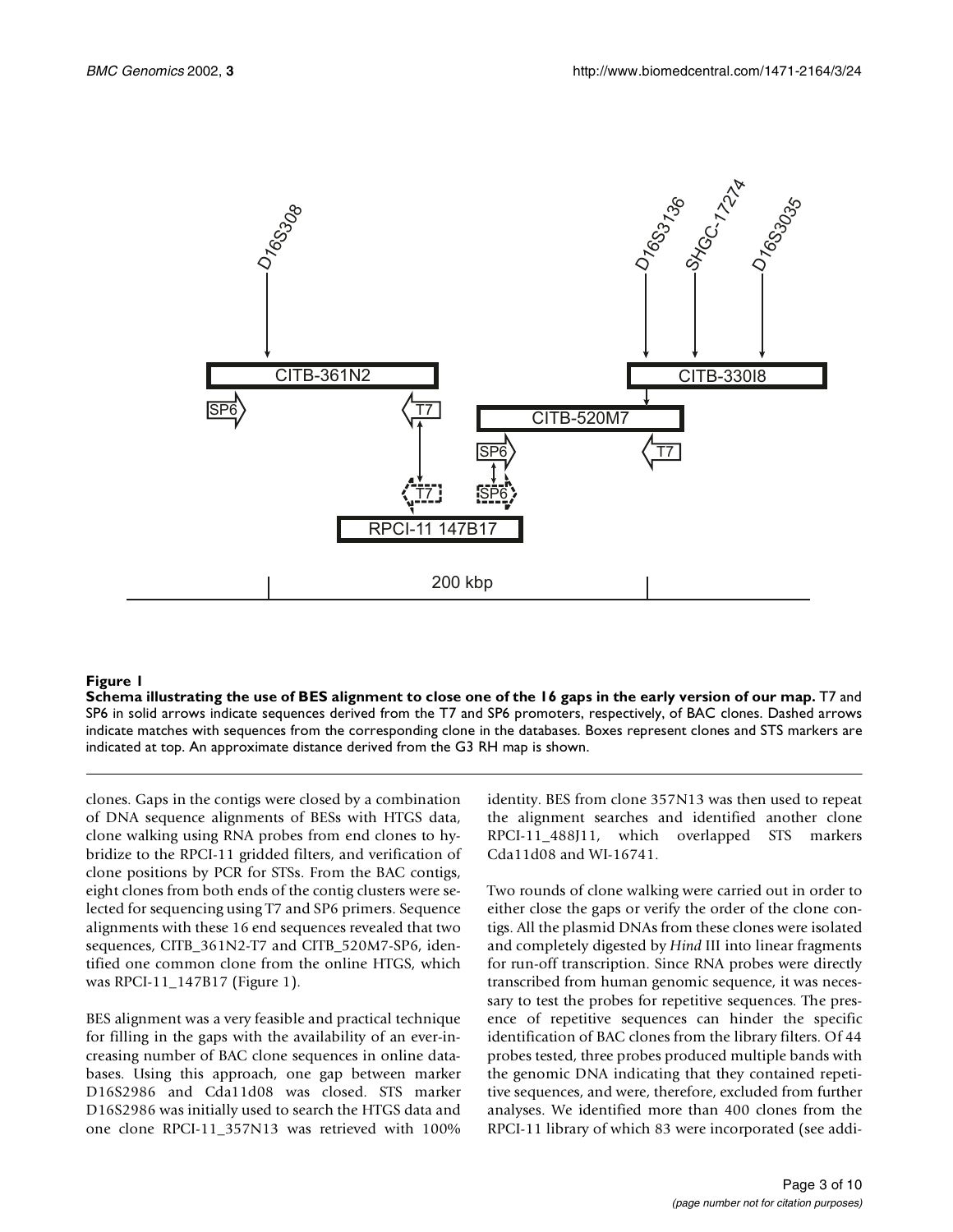tional data file 1, blau\_map.pdf). After one round of clone walking, the physical map covered more than 80% of the broad Blau syndrome interval. A second round increased coverage to greater than 90%. Three unresolved gaps remain in the physical map (see additional data file 1, blau\_map.pdf).

# *Comparison of BAC contig to other maps*

We compared our map to the current, July 1, 2002, contigs generated by fingerprinting and available from the FPC database at Washington University Genome Sequencing Center. The FPC database has few clones from the CITB library and none that corresponded to the clones on our map (see additional data file 1, blau\_map.pdf).

Of 83 RPCI-11 clones in our contigs, 63 were present in the FPC database; 1 was not placed on a contig, 6 were placed on contigs of different chromosomes, and 56 in three chromosome 16 contigs, ctg16020, ctg16021 and ctg16024. The gap between ctg16020 and ctg16021 corresponds to gap 1 (see additional data file 1, blau\_map.pdf). FPC contig ctg16020 is oriented q-telomere to centromere, i.e. reversed with respect to our map. One clone, 420D3 was placed in ctg16020, however, our data suggest it should be in ctg16020 close to 122K22 and 444I18. Our data also reversed the order of clones 380E14, 210K18 and 535L14 in ctg16020. Aside from one minor difference with respect to clone 444I18 that our data place slightly closer to the q telomere, the remaining 37 clones of contig ctg16021 that were common to both maps agreed very well. There was a single clone in ctg16024, 463J22 that our data place in ctg16021, near 228I15. Interestingly, one of the clones, 327F22, that was placed on a contig from a different chromosome was the clone that contains all or part of CARD15.

The NCBI build current at the time our map was being finalized was build 25 (see additional data file 1, blau\_map.pdf). There were a large number of discrepancies between our map and the build 25 map. The gene subsequently characterized as having mutations in Blau syndrome families was not in the interval. The discrepancies largely remained until builds 28 and 29. Build 29, the current build, of NCBI agrees very well with our map (see additional data file 1, blau\_map.pdf).

# *Candidate genes*

Four genes, CES1, MMP2, MMP15 and SCYA17, with relevant biochemical functions based on the literature and with map locations in the broad Blau susceptibility region as defined by our initial DNA linkage study for the Blau syndrome [13], were considered as candidates. CES1 is expressed in mature monocytes and macrophages, and is involved in the degradation of xenobiotics [15]. MMP2 or MMP15, or both, are connective tissue degrading enzymes

[16]. A hypothetical role for MMP2 and MMP15 in the Blau syndrome is that aberrant expression of MMP2 and MMP15 could inappropriately degrade connective tissue, which, in turn, could release stored cytokines and inflammatory mediators, such as tumor necrosis factor  $\alpha$  and interleukins and potentially expose neo-epitopes. SCYA17 is a member of the CC group of chemokines that is involved in immunoregulatory and inflammatory processes [17– 19]. It is a chemoattractant for T lymphocytes and is expressed constitutively in thymus and transiently in stimulated peripheral blood monocytes [20]. Interestingly, high levels of expression of SCYA17 were observed in lipopolysaccharide-stimulated human monocytes [21]. Sekiya et al. [22] showed that SCYA17 potentially played a role via a paracrine mechanism in the development of allergic respiratory diseases. Thus, inappropriate topical expression of SCYA17 could induce a localized immune or auto-immune response.

A total of 13 sequence variants were identified in the promoter region of the CES1 gene (Table 2) by sequencing 33 members from the Blau families. Seven thirteen-marker haplotypes could be assigned unambiguously (Table 3) using extended pedigree structures (data not shown), however, none of them was associated with the Blau syndrome phenotype. The CES1 gene was, therefore, excluded as a candidate for the Blau syndrome.

RH mapping of CES1 and MMP2 placed them close, and centromeric, to D16S408 (see additional data file 1, blau\_map.pdf), whereas MMP15 and SCYA17 mapped telomeric to D16S408. The MMP15 locus was placed between D16S408 and D16S494 using the GeneBridge 4 RH panel. CES1 and MMP2 were mapped to clones in the BAC contigs (see additional data file 1, blau\_map.pdf), whereas SCYA17 and the markers Cda1jb12 and R55777 were mapped to the BAC clones, CITB\_387I12, CITB\_437K19 and CITB\_229H3, which map 1.1 Mbp telomeric to D16S408 according to the NCBI human genomic data (data not shown). Our own RH distance estimates also place these markers more than 1 Mbp telomeric to D16S408. In our G3 RH map CES1 was located outside a subsequently refined Blau syndrome interval that excluded several cM centromeric to D16S408, thus confirming the lack of association between CES1 haplotypes and the disease phenotype.

Mutations were characterized in the gene CARD15 for a few small families with the Blau syndrome [11,12]. We [have characterized additional mutations in Blau syn](http://genome.ucsc.edu/cgi-bin/hgGateway?db=hg10)drome families, however, only five of ten families had mutations in the exons and flanking sequences (X. Wang, H. Kuivaniemi, G. Bonavita, L. Mutkus, U. Mau, E. Blau, N. Inohara, G. Nunez, G. Tromp and C.J. Williams; in [press\). The gene was located in the approximate interval](http://genome.ucsc.edu/cgi-bin/hgGateway?db=hg10)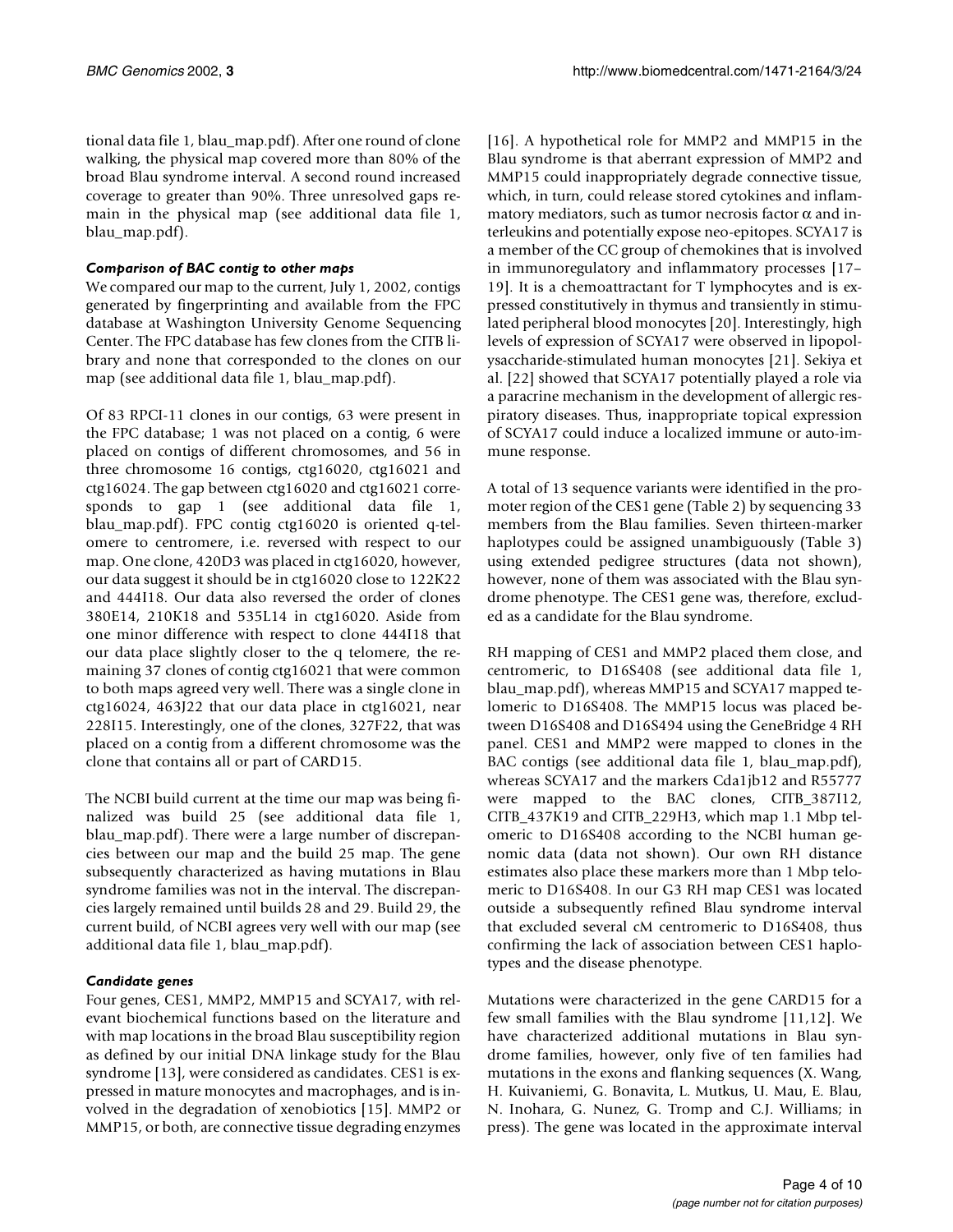|                    |        |                           |            |            |            |            |            | Genotypes at locations |                           |                         |                         |            |            |            |                         |
|--------------------|--------|---------------------------|------------|------------|------------|------------|------------|------------------------|---------------------------|-------------------------|-------------------------|------------|------------|------------|-------------------------|
| Sample             | Gender | Pheno-<br>type            | 939        | 968        | 975        | 993        | 994        | 1012                   | 1024                      | 1028                    | 1029                    | 1032       | 1047       | 1081       | 1087                    |
| Blau-01            | F      | U                         | G/T        | G/G        | G/G        | C/C        | G/G        | G/G                    | C/C                       | T/T                     | C/C                     | G/G        | G/G        | G/G        | T/T                     |
| Blau-02            | F      | A                         | G/G        | G/G        | G/G        | C/C        | G/G        | G/G                    | $\mathsf{C}/\mathsf{C}$   | T/T                     | C/C                     | G/G        | G/G        | G/G        | $\mathsf{T}/\mathsf{T}$ |
| Blau-03            | F      | U                         | T/T        | A/A        | A/A        | G/G        | A/A        | C/C                    | G/G                       | C/C                     | T/T                     | A/A        | T/T        | A/A        | T/A                     |
| Blau-04            | F      | U                         | T/T        | A/A        | A/A        | G/G        | A/A        | C/C                    | G/G                       | C/C                     | T/T                     | A/A        | T/T        | A/A        | A/A                     |
| Blau-05            | F      | U                         | T/T        | A/A        | A/A        | G/G        | A/A        | C/C                    | G/G                       | C/C                     | T/T                     | A/A        | T/T        | A/A        | T/A                     |
| Blau-06            | F      | U                         | T/T        | A/A        | A/A        | G/G        | A/A        | C/C                    | G/G                       | C/C                     | T/T                     | A/A        | T/T        | A/A        | T/A                     |
| Blau-07            | M      | A                         | T/T        | A/A        | A/A        | G/G        | A/A        | C/C                    | G/G                       | C/C                     | T/T                     | A/A        | T/T        | A/A        | A/A                     |
| Blau-08            | F      | U                         | T/T        | A/A        | A/A        | G/G        | A/A        | C/C                    | G/G                       | C/C                     | T/T                     | A/A        | T/T        | A/A        | T/A                     |
| Blau-09            | F      | U                         | T/T        | A/A        | A/A        | G/G        | A/A        | C/C                    | G/G                       | C/C                     | T/T                     | A/A        | T/T        | A/A        | T/A                     |
| Blau-10<br>Blau-23 | F<br>F | A<br>U                    | T/T<br>G/T | A/A<br>A/A | A/A<br>A/A | G/G<br>G/G | A/A<br>A/A | C/C<br>C/C             | G/G<br>G/G                | C/C<br>C/C              | T/T<br>T/T              | A/A<br>A/A | T/T<br>T/T | A/A<br>A/A | T/A<br>T/A              |
| Blau-24            | M      | U                         | G/T        | G/A        | G/A        | G/C        | G/A        | G/C                    | G/C                       | T/C                     | T/C                     | G/A        | G/T        | G/A        | T/T                     |
| Blau-25            | M      | U                         | G/T        | G/A        | G/A        | G/C        | G/A        | G/C                    | G/C                       | $\mathsf{T}/\mathsf{C}$ | T/C                     | G/A        | G/T        | G/A        | T/T                     |
| Blau-26            | M      | A                         | G/T        | G/A        | G/A        | G/C        | G/A        | G/C                    | G/C                       | T/C                     | T/C                     | G/A        | G/T        | G/A        | T/A                     |
| Blau-27            | F      | A                         | G/T        | G/A        | G/A        | G/C        | G/A        | G/C                    | G/C                       | T/C                     | T/C                     | G/A        | G/T        | G/A        | T/A                     |
| Blau-28            | F      | U                         | G/T        | G/A        | G/A        | G/C        | G/A        | G/C                    | G/C                       | T/C                     | T/C                     | G/A        | G/T        | G/A        | T/A                     |
| Blau-29            | M      | A                         | G/G        | G/A        | G/A        | G/C        | G/A        | G/C                    | G/C                       | T/C                     | $\mathsf{T}/\mathsf{C}$ | G/A        | G/T        | G/A        | T/A                     |
| Blau-30            | M      | U                         | G/T        | G/A        | G/A        | G/C        | G/A        | G/C                    | G/C                       | T/C                     | T/C                     | G/A        | G/T        | G/A        | T/A                     |
| Blau-31            | M      | A                         | G/T        | G/A        | G/A        | G/C        | G/A        | G/C                    | ${\mathsf G}/{\mathsf C}$ | T/C                     | T/C                     | G/A        | G/T        | G/A        | T/T                     |
| Blau-11            | F      | U                         | T/T        | A/A        | A/A        | G/G        | A/A        | C/C                    | G/G                       | C/C                     | T/T                     | A/A        | T/T        | A/A        | T/T                     |
| Blau-12            | F      | A                         | T/T        | G/A        | G/A        | G/G        | A/A        | C/C                    | G/G                       | C/C                     | T/T                     | A/A        | T/T        | A/A        | T/T                     |
| Blau-13            | F      | U                         | T/T        | G/A        | G/A        | G/G        | A/A        | C/C                    | G/G                       | C/C                     | T/T                     | A/A        | T/T        | A/A        | T/T                     |
| Blau-14            | F      | U                         | T/T        | A/A        | A/A        | G/G        | A/A        | C/C                    | G/G                       | C/C                     | T/T                     | A/A        | T/T        | A/A        | T/T                     |
| Blau-33            | M      | A                         | T/T        | G/G        | G/G        | G/C        | G/A        | G/C                    | G/C                       | T/C                     | T/C                     | G/A        | G/T        | G/A        | T/T                     |
| Blau-15            | F      | $\boldsymbol{\mathsf{A}}$ | G/T        | A/A        | A/A        | G/G        | A/A        | C/C                    | G/G                       | C/C                     | T/T                     | A/A        | T/T        | A/A        | T/A                     |
| Blau-16            | M      | A                         | G/T        | A/A        | G/A        | G/G        | A/A        | C/C                    | G/G                       | $\mathsf{C}/\mathsf{C}$ | $\mathsf{T}/\mathsf{T}$ | A/A        | T/T        | A/A        | T/A                     |
| Blau-17            | F      | A                         | T/T        | A/A        | A/A        | G/G        | A/A        | C/C                    | G/G                       | C/C                     | T/T                     | A/A        | T/T        | A/A        | T/T                     |
| Blau-18            | F      | U                         | T/T        | A/A        | A/A        | G/G        | A/A        | C/C                    | G/G                       | $\mathsf{C}/\mathsf{C}$ | T/T                     | A/A        | T/T        | A/A        | T/T                     |
| Blau-19            | F      | A                         | T/T        | A/A        | A/A        | G/G        | A/A        | C/C                    | G/G                       | C/C                     | T/T                     | A/A        | T/T        | A/A        | T/T                     |
| Blau-20            | M      | U                         | T/T        | A/A        | A/A        | G/G        | A/A        | C/C                    | G/G                       | C/C                     | T/T                     | A/A        | T/T        | A/A        | T/T                     |
| Blau-21            | M      | A                         | G/T        | A/A        | G/A        | G/G        | A/A        | C/C                    | G/G                       | C/C                     | T/T                     | A/A        | T/T        | A/A        | T/A                     |
| Blau-22            | M      | U                         | G/T        | A/A        | G/A        | G/G        | A/A        | C/C                    | G/G                       | C/C                     | T/T                     | A/A        | T/T        | A/A        | T/A                     |
| Blau-32            | M      | A                         | G/T        | G/A        | G/A        | G/C        | G/A        | G/C                    | G/C                       | T/C                     | T/C                     | G/A        | G/T        | G/A        | T/A                     |

**Table 2: Summary of the sequence variants in the promoter region of the CES1 gene.**

Genotypes were derived from five different families, members of one family are separated from those of other families by blank lines.

both cytologically and on the Santa Cruz map [http://genome.ucsc.edu/cgi-bin/hgGateway?db=hg10], but was lo[cated on chromosome 16p on the NCBI map \(builds 25](http://genome.ucsc.edu/cgi-bin/hgGateway?db=hg10) to 28). We verified the location of CARD15 on our map by amplifying a 444 bp fragment of exon 4 from clone 327F22 in our map (see additional data file 1, blau\_map.pdf).

## **Discussion**

Correct marker order and intermarker distance are essential for linkage analysis and therefore require construction of accurate physical and genetic maps. Here we employed BAC contig and RH mapping to construct a high-resolution physical map, which spans approximately 7.5 Mbp of chromosome 16 between markers D16S3080 and D16S408. This map will definitely assist in the refinement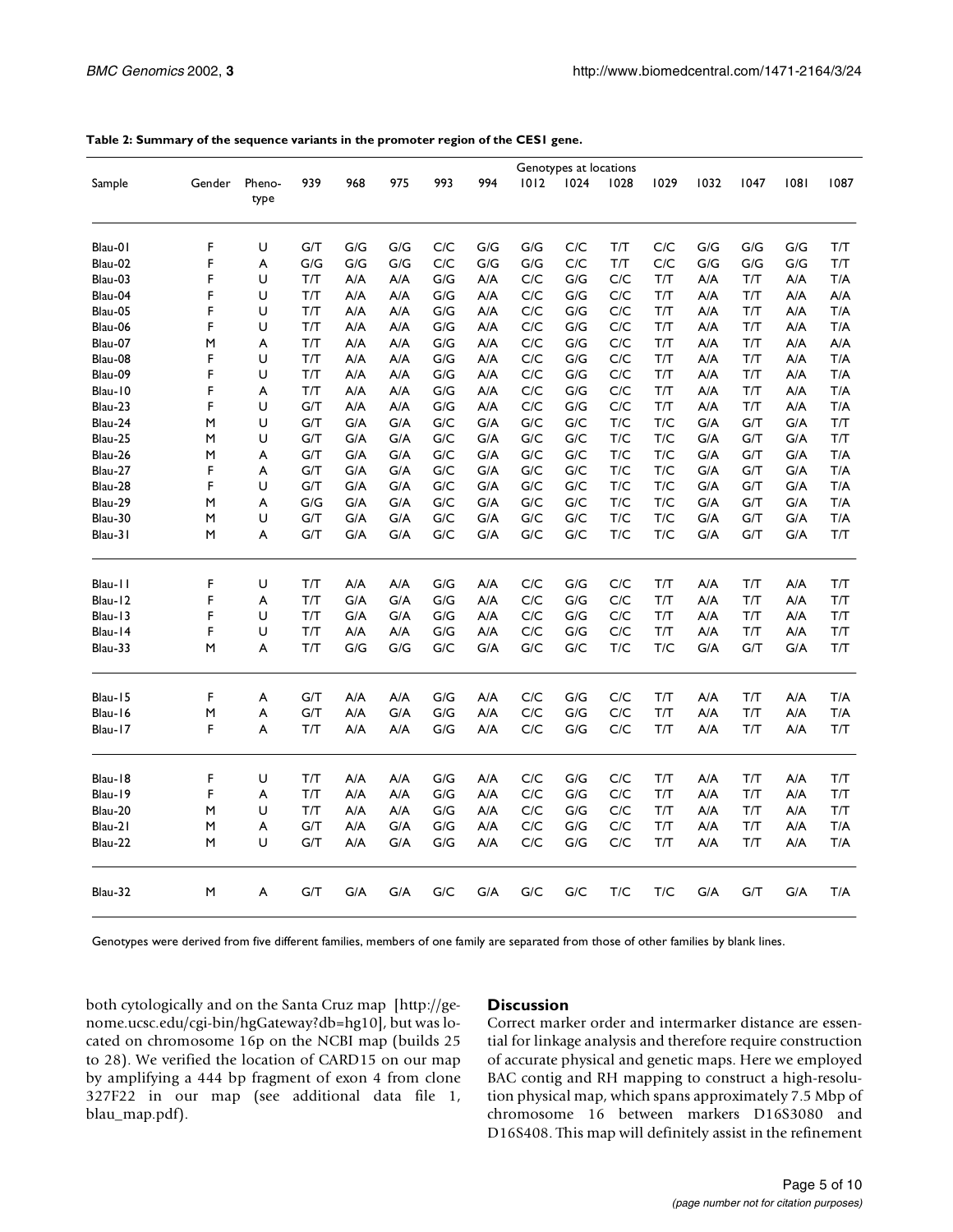| Sequence<br>variant site | Haplotype |                |   |   |   |   |   |  |  |  |
|--------------------------|-----------|----------------|---|---|---|---|---|--|--|--|
|                          |           | $\overline{2}$ | 3 | 4 | 5 | 6 | 7 |  |  |  |
| 939                      | G         | т              | G | т | т | G | т |  |  |  |
| 968                      | G         | G              | A | A | A | A | G |  |  |  |
| 975                      | G         | G              | A | A | A | G | G |  |  |  |
| 993                      | C         | C              | G | G | G | G | G |  |  |  |
| 994                      | G         | G              | A | A | A | A | A |  |  |  |
| 1012                     | G         | G              | C | C | C | C | C |  |  |  |
| 1024                     | C         | C              | G | G | G | G | G |  |  |  |
| 1028                     | т         | т              | C | C | C | C | C |  |  |  |
| 1029                     | C         | C              | т | т | т | т | Т |  |  |  |
| 1032                     | G         | G              | A | A | A | A | A |  |  |  |
| 1047                     | G         | G              | т | т | т | т | т |  |  |  |
| 1081                     | G         | G              | A | A | A | A | A |  |  |  |
| 1087                     | т         | т              | A | т | A | A | т |  |  |  |

**Table 3: Different haplotypes constructed from the sequence variants in the CES1 promoter region.**

of the Blau syndrome locus as well as other loci mapping to this region, such as Crohn's disease [5], psoriasis [8] and possibly ankylosing spondylitis [9,10].

We constructed a high-resolution RH map (likelihood ratio of greater than 300:1 over the next likely order) with the medium-resolution G3 and high-resolution TNG whole-genome RH panels (Figure 1). This map allowed ordering of the polymorphic markers and estimation of the distances between them. The marker order provided the basis for construction of the BAC contig. The intermarker distances estimated from RH data were substantiated by the BAC contig data when the average length of the BAC inserts was used to estimate intermarker distances. Our BAC contig provides more than 90% coverage of the entire Blau susceptibility region. The STS-based highresolution physical contig consists of 124 BACs, and spans approximately 7.5 Mb as estimated from the number of BACs in the shortest tiling path and the average insert length of the BACs. We have used our map to refine the Blau syndrome interval (X. Wang, H. Kuivaniemi, G. Bonavita, L. Mutkus, U. Mau, E. Blau, N. Inohara, G. Nunez, G. Tromp and C.J. Williams; in press).

Another BAC contig map of chromosome 16q constructed by two-dimensional overlapping oligonucleotide (overgo) hybridization on high-density BAC filters has been published [23]. This map consists of 828 overgo markers and 3,363 BACs providing > 85% coverage of the long arm of chromosome 16. This contig map, however, does not cover the entire Blau syndrome region; it ends at the site of marker D16S2758 in our physical contig (see additional data file 1). The order for most of the markers is the

same on the two independently generated maps. Nevertheless, there are a few differences. For example, Han et al. [23] mapped the marker D16S2950 in the order of D16S2623, D16S2950 and D16S744, with the markers equidistant at approximately 130 kbp. We found the order to be D16S2623, D16S744 and D16S2950 with interval of approximately 130 kbp and 500 kbp, respectively. Also, the Han et al. [23] map has six regions in the Blau susceptibility interval which are either spanned with tenuous support or none at all. Two are real gaps with no overlapping clones and the other four are spanned by few clones that have either unusually long inserts or are missing some of the markers in the interval, or both.

Our contig also contains three gaps that we were unable to close by clone walking. One of them corresponds to one of the six gaps in the Han et al. [23] map. The other two are located in the region between markers D16S2758 and D16S408, which is not covered by Han et al. [23]. The common gap in both physical contigs indicates either a lack of STS markers in this region or an under-representation of clones even though two libraries were used in our study, or both. We estimate from RH data that the three gaps are only 425, 530, and 375 kbp in size and will not substantially affect DNA linkage analyses. The first gap (see additional data file 1), is also present in the FPC contigs, between ctg16020 and ctg16021, whereas the other two have been filled in.

# **Conclusions**

We generated a high-resolution physical map from D16S3080, near D16S409, and D16S408 (16q12.1 to 16q13) because the correct marker order was required for further linkage studies with Blau syndrome families. A physical map was also necessary to locate, or verify the location of, candidate genes. Although there were substantial discrepancies as to the location of markers and genes at the time we initiated our mapping project, and even when this physical map was assembled into a final draft, the current NCBI map based on build 29, the FPC contigs, and the map produced here, agree remarkably well. The convergence of three independently constructed maps based on different approaches, suggests that the current maps are reliable, will perhaps undergo minor changes, and will be useful for mapping of disease loci to the interval.

# **Materials and Methods** *PCR of STS markers*

Primer pairs for most of the STS markers were purchased from Research Genetics, and some primers were synthesized by Integrated DNA Technologies, Inc. All test PCRs were carried out using 30 ng of template DNA with 1.5 µl GeneAmp 10 × PCR buffer II (Roche Molecular Systems, Inc.), either 1.5 mM or 3.0 mM Mg2+, 200 µM dNTPs, 0.2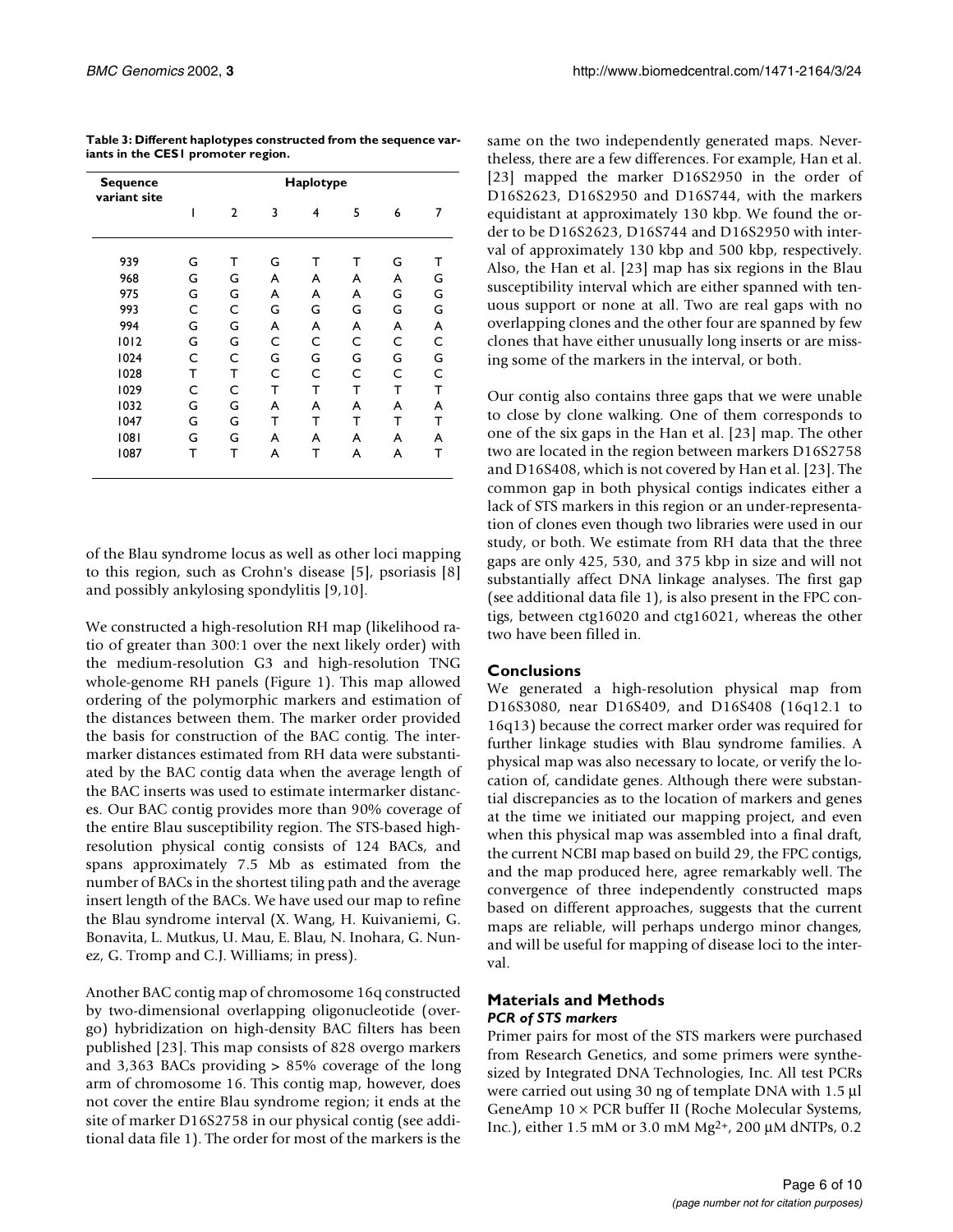µM each forward and reverse primer, and 0.375 units of AmpliTaq Gold Polymerase (Roche Molecular Systems, Inc.) in a 15 µl final volume. PCRs were performed in a model 9600 Thermocycler (Perkin-Elmer Cetus) using the following cycling protocol: initial denaturation at 94°C for 10 min; 94.5°C for 1 min, 55–60°C for 1 min, 72°C for 40 s for 35 cycles; followed by a final extension at 72°C for 3 min. PCR products were analyzed on 2% agarose gels.

Genotyping with polymorphic di-, tri-, or tetranucleotiderepeat markers was performed by PCR according to the conditions used in the test PCRs above except that one of the primers was 32P-labeled with T4 polynucleotide kinase. Products were separated on 7% denaturing polyacrylamide gels with or without 50% formamide (Sequagel-6 or Accugel 19:1; National Diagnostics).

## *Construction of a RH map*

The Whitehead Institute GeneBridge 4, and Stanford G3 and TNG whole genome RH panels (Research Genetics) were used to construct a RH map. Before typing the hybrid panels, the PCR conditions for STS markers were determined using hamster and human genomic DNA as control templates. PCR products were separated on agarose gels. PCRs with a band of appropriate size were considered positive and scored as 1, negative PCRs as 0 and ambiguous PCRs with bands of unexpected size as 2. The GeneBridge 4 RH map was constructed using a publicly available server at the Whitehead Institute at the Massachusetts Institute of Technology. The G3 and TNG maps were generated using the RHMAP 3.0 program package [14]. The RH2PT program was used initially to determine two-point lod scores and all the markers were divided into different linkage groups. Markers in different linkage groups were used to carry out maximum likelihood calculations to estimate breakage probabilities and distances between markers using another program RHMAXLIK. We established a G3 framework map of a subset of approximately evenly spaced markers. Additional markers were mapped in overlapping sets with G3 panel data until the likelihood ratio dropped below threshold. Clusters of closely spaced markers around framework markers were then mapped using the TNG data and RHMAXLIK. Map orders were verified by performing independent estimations of likelihood but including markers from adjacent clusters.

# *Screening of BAC libraries*

A BAC library, CITB, which was generated at the California Institute of Technology in the form of DNA pools arranged in microtiter plates, was purchased (Research Genetics). This library offers approximately six-fold coverage of the whole genome with an average insert size of 130 kbp. The library is comprised of 147,456 distinct recombinants. For rapid screening, DNAs from the clones had

been pooled into 48 superpools, each representing eight 384-well plates that were pooled into eight plate pools, 16 row pools, and 24 column pools. PCR-based screening consisted of identifying positive superpools followed by screening of the appropriate plate, row and column pools. Typically, the three-dimensional screening identified one or more unique BAC clones from the 3,072 BAC clones in a superpool. Occasionally, multiple positives in a single plate (plate, row, column) resulted in non-unique positives (these also generated false-positives). PCRs were performed as described above except that 1 µl of pooled BAC library DNA was used as template and the annealing temperature for most markers was raised to 60°C to achieve greater specificity.

High-density filters of the Roswell Park Cancer Institute human RPCI-11 BAC clones were purchased from BACPAC Resource Center at the Children's Hospital Oakland Research Institute in Oakland, CA. Segments 1 and 2 of RPCI-11, with a total of 218,995 colonies corresponding to approximately twelve-fold genomic coverage, were used. The filters were screened iteratively by hybridization with pools of RNA probes prepared from the ends of BAC clones identified either by PCR-screening or prior rounds of hybridization. Hybridizations were performed using ULTRAhyb buffer (Ambion) and components of the Strip-EZ RNA kit (Ambion).

Prior to pooling, the probes were tested individually for the presence of repetitive elements by Southern hybridization to the parent BAC DNA and complete *Hin*d III digests of human DNA. Probes that demonstrated a pattern consistent with the presence of repetitive elements were excluded.

# *Field-inversion gel electrophoresis (FIGE)*

To determine the size of important BAC inserts, 2 µg of BAC DNA was first digested with 10 units of *Not* I (New England Biolabs). DNA fragments were then separated on 1% pulsed field certified agarose gel (Bio-Rad) in 0.5  $\times$ GTBE buffer  $(0.5 \times$  TBE, 0.1 M glycine) by FIGE with a PC 750 Pulse Controller (Hoefer Scientific Instruments). The samples were prerun at 12°C and 8 V/cm for 1 h, and then run continuously for 17 h with forward pulse 1.2 s, reverse pulse 0.4 s and timing ramp 0.8/h. A Low-Range PFG Marker (0.13–194 kbp) (New England Biolabs) was used for estimation of BAC insert sizes. After electrophoresis, the gel was stained with ethidium bromide, visualized, and photographed with a GelPrint2000i system (BioPhotonics).

## *Verification of positive BAC clones*

Screening for BAC clones, either by PCR of pooled DNA, or by hybridisation, produced a wide range of signal intensities. Although differences in signal intensity may be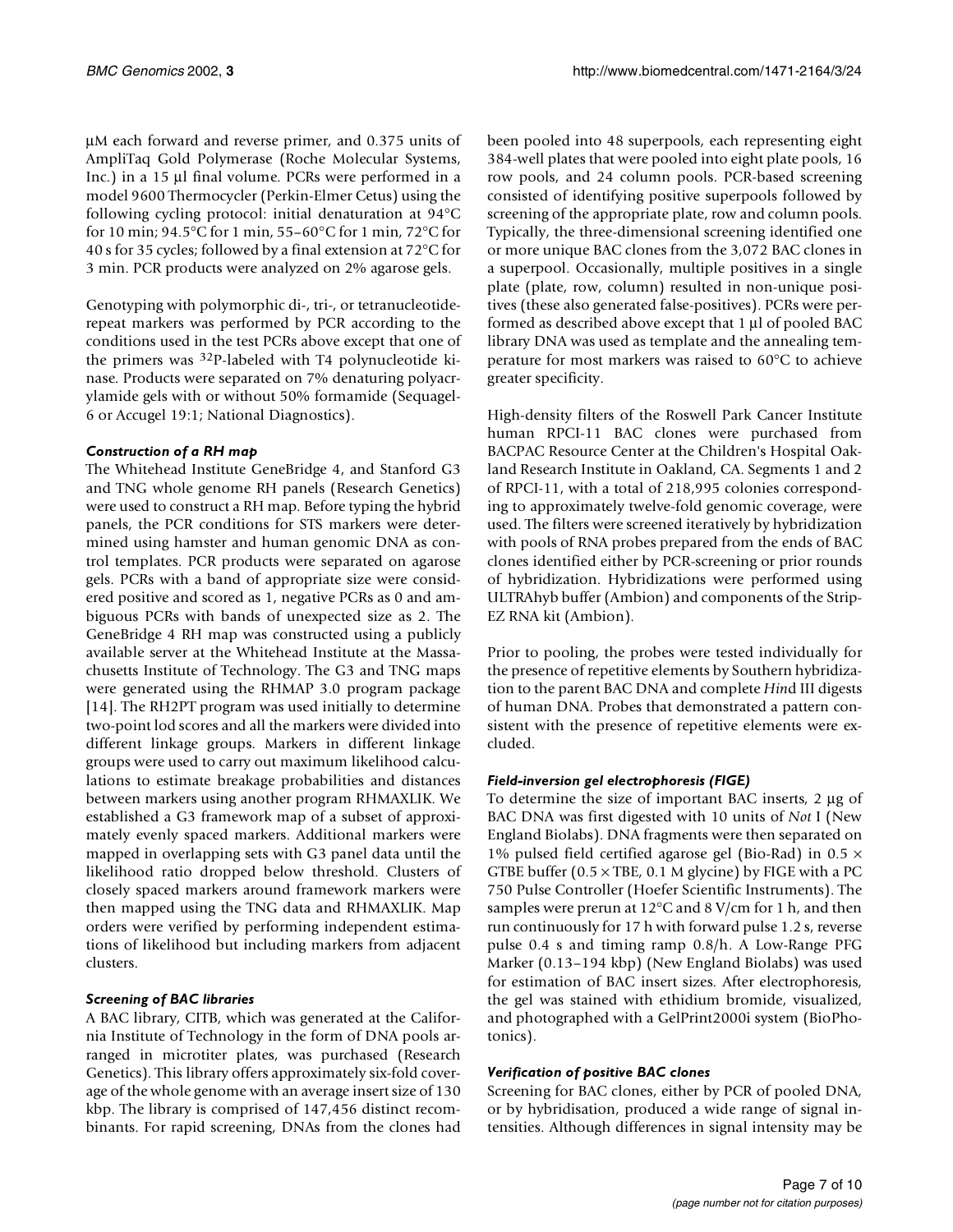considered as a measure of the evidence for the clones' positions in the contig, the variability of input target DNA made the conclusions unreliable. Positive clones were therefore rescreened by PCR with STS markers in the vicinity to eliminate false positive.

Positive clones were purchased from Research Genetics and colony-blot filters were prepared using a Biomek 1000 Automated Laboratory Workstation with a 96-pin replicator (Beckman Coulter). The gridded colony-blots were screened with individual RNA probes from the pools above. All positive clones were confirmed by PCR with appropriate primer pairs.

## *Preparation of RNA probes from the ends of BAC clones*

BAC DNAs from standard alkaline lysis preparations [24] were completely digested with *Hin*d III. RNA probes were synthesized from the ends of clones by run-off transcription using the Strip-EZ RNA kit (Ambion) and 32P-UTP (ICN Radiochemicals). Unincorporated nucleotides were removed by size-exclusion chromatography on RNasefree Sephadex G-50 (Sigma) spin columns.

## *Candidate genes*

Four genes, namely, CES1, MMP2, MMP15, and SCYA17, were selected based on their biochemical function and physical map locations prior to completion of our highresolution map. DNA sequences for the four genes were obtained from GenBank (accession numbers for CES1: D21077; MMP2: U96098; MMP15: Z48482; SCYA17: AC004382). Primers to be used in PCR for each gene were designed using the Wisconsin Package Version 10.0 (Genetics Computer Group) and synthesized by Operon Technologies, Inc. PCR conditions other than annealing temperature used were the same as described above.

The physical locations of the four genes studied were verified by using RH panels as described below. Their locations were further refined by screening a BAC library, as discussed below, using gene-specific PCR primers. MMP15 and SCYA17 were located telomeric to D16S408 and thus outside the Blau syndrome interval and were excluded from further studies. MMP2 was placed outside of a refined Blau syndrome interval that excluded several cM centromeric from D16S408.

A 755 bp region, nucleotide position -660 to +95, of the CES1 gene was amplified by PCR from 33 members from five families with the Blau syndrome. PCR products were purified (GENECLEAN III, BIO 101 Inc.) to remove primers and other reagents, and sequenced (Thermo Sequenase®, Amersham Life Science, Inc.). Haplotypes were derived from the inheritance of the variants in the families (families not shown). Sequencing products were separated on 7% glycerol-tolerant polyacrylamide sequencing gels (National Diagnostics).

To verify that the gene for CARD15 is located in the contig, a 444 bp genomic region, corresponding to nucleotide position 976 to 1227 of the CARD15 transcript (NM\_022162.1) was amplified from BAC clones. Clone 327F22 yielded a band of appropriate size.

# **List of Abbreviations**

BAC Bacterial artificial chromosome

BES BAC end sequence

CC group Group of chemokines with Cys-X-Cys motif

CES1 Carboxylesterase 1

CITB California Institute of Technology BAC

EST Expressed sequence tag

FIGE Field inversion gel electrophoresis

G3 Stanford G3 radiation hybrid panel

GTBE Glucose TBE

HTGS High-throughput genomic sequences

MMP Matrix metalloproteinase

MMP15 Matrix metalloproteinase 15

MMP2 Matrix metalloproteinase 2

NCBI National Center for Biotechnology Information

PEP Primer-extension preamplification

RH Radiation hybrid

RPCI Roswell Park Cancer Institute

SCYA17 Small inducible cytokine subfamily A (Cys-Cys), member 17

STS Sequence tagged site

TBE Tris Borate EDTA buffer

TNG Stanford TNG radiation hybrid panel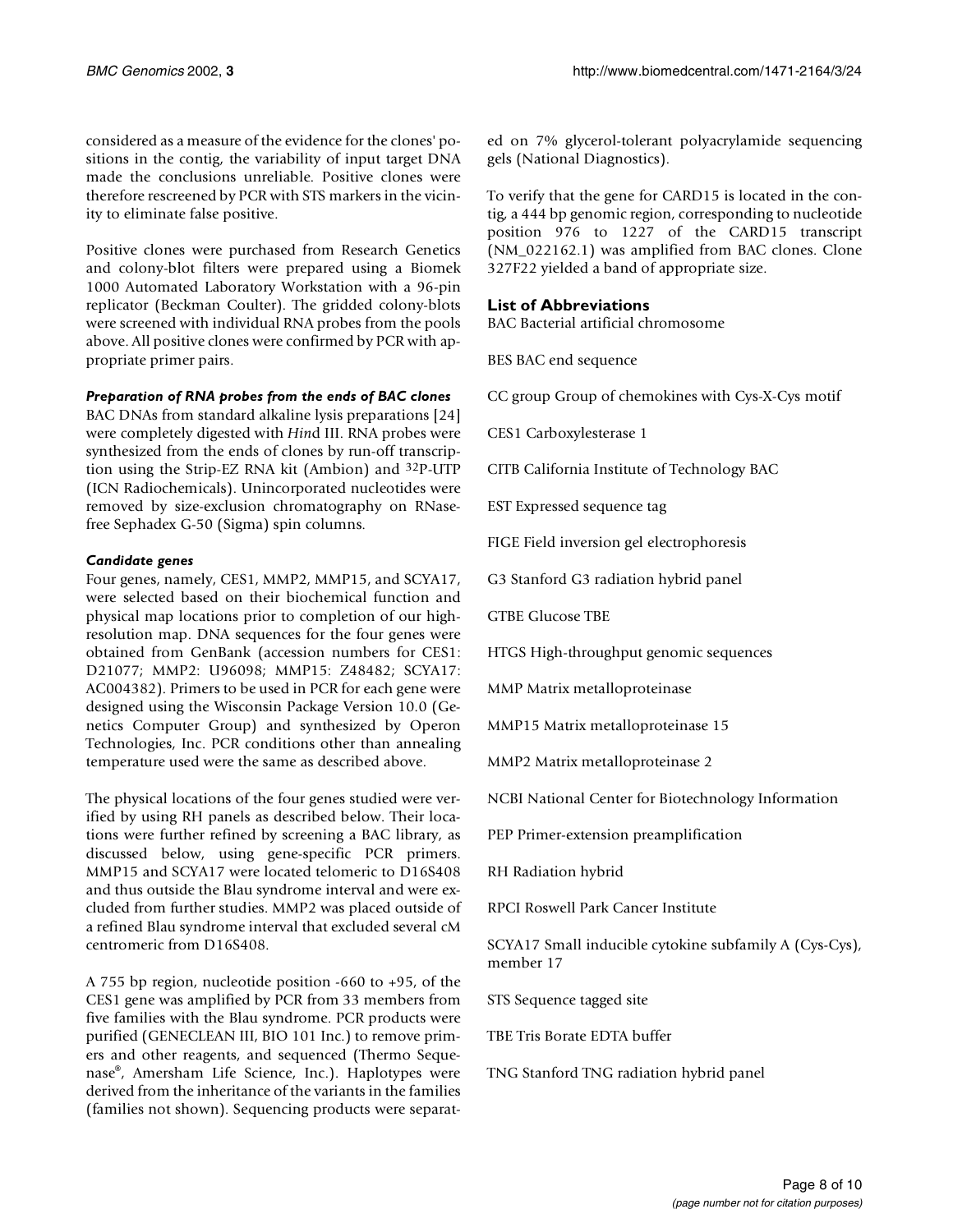# **Authors' contributions**

Author 1 (XW) performed typing and hybridisation experiments necessary to construct the RH map and BAC contig, participated in the writing and editing the manuscript; the work described here constituted a portion of his Ph.D. dissertation. Author 2 (HK) participated in the design and implementation of the study, contributed to writing and revising the manuscript. Author 3 (GB) performed some of the BAC DNA isolation and genotyping. Author 4 (CJW) participated in the design and implementation of the study, provided supervision of GB, and obtained funding for the study. Author 5 (GT) provided guidance to XW, participated in the design and implementation of the study, writing and editing the manuscript and obtained funding for the study.

# **Additional material**

## **Additional files 1**

*Physical map of the Blau syndrome interval showing BAC clone contigs and markers. G3 RH indicates the map, generated from radiation hybrid data, which was used to estimate the size of each gap in the BAC contigs. NCBI 25 is the map based on NCBI build 25, the map from the NCBI that was current when the BAC contig was constructed and is shown at the top. NCBI 29 is the current map based on NCBI build 29. Horizontal arrowheads with "Cen" and "Tel" indicate the orientation of the centromere and q-telomere respectively. Transcripts, using HUGO (LocusLink) symbols of named loci are indicated below the scale line of build 29. Boxed symbols indicate that the genes were located on clones in this study, either to locate them or to verify their location. Horizontal lines above transcript symbols indicate approximate placement. For the BAC contig, horizontal lines are schematic representations of BAC clones and are not to scale; BACs are identified by text below each horizontal line. BAC clones are shown in clusters according to the library, CITB or RPC-11, from which they were isolated. Vertical bars indicate BAC clones that are positive for the corresponding markers indicated in vertical text above the BAC contigs. Two genes, matrix metalloproteinase 2 (MMP2) and carboxylesterase 1 (CES1) were mapped using markers developed here and are indicated as boxed markers. Caspase recruitment domain family member 15 (CARD15) was located to 327F22 using an exon 4-specific PCR and is also indicated as a boxed marker. A dotted line box around clones indicates the specific clones that differed between the FPC contigs and this map. Numbered vertical arrows on the bottom indicate the three gaps in the BAC contig.*

[Click here for file](http://www.biomedcentral.com/content/supplementary/1471-2164-3-24-S1.pdf)

[\[http://www.biomedcentral.com/content/supplementary/1471-](http://www.biomedcentral.com/content/supplementary/1471-2164-3-24-S1.pdf) 2164-3-24-S1.pdf]

## **Acknowledgements**

This work was supported by the Arthritis Foundation.

#### **References**

- 1. [Blau EB:](http://www.ncbi.nlm.nih.gov/entrez/query.fcgi?cmd=Retrieve&db=PubMed&dopt=Abstract&list_uids=4056967) **[Familial granulomatous arthritis, iritis, and rash.](http://www.ncbi.nlm.nih.gov/entrez/query.fcgi?cmd=Retrieve&db=PubMed&dopt=Abstract&list_uids=4056967)** *J Pediatr* 1985, **107:**689-693
- 2. [Curran ME, Lau KF, Hampe J, Schreiber S, Bridger S, Macpherson AJ,](http://www.ncbi.nlm.nih.gov/entrez/query.fcgi?cmd=Retrieve&db=PubMed&dopt=Abstract&list_uids=9797359) [Cardon LR, Sakul H, Harris TJ, Stokkers P, Van Deventer SJ, Mirza M,](http://www.ncbi.nlm.nih.gov/entrez/query.fcgi?cmd=Retrieve&db=PubMed&dopt=Abstract&list_uids=9797359) Raedler A, Kruis W, Meckler U, Theuer D, Herrmann T, Gionchetti [P, Lee J, Mathew C, Lennard-Jones J:](http://www.ncbi.nlm.nih.gov/entrez/query.fcgi?cmd=Retrieve&db=PubMed&dopt=Abstract&list_uids=9797359) [Genetic analysis of inflam-](http://www.ncbi.nlm.nih.gov/entrez/query.fcgi?cmd=Retrieve&db=PubMed&dopt=Abstract&list_uids=9797359)

**[matory bowel disease in a large European cohort supports](http://www.ncbi.nlm.nih.gov/entrez/query.fcgi?cmd=Retrieve&db=PubMed&dopt=Abstract&list_uids=9797359) [linkage to chromosomes 12 and 16.](http://www.ncbi.nlm.nih.gov/entrez/query.fcgi?cmd=Retrieve&db=PubMed&dopt=Abstract&list_uids=9797359)** *Gastroenterology* 1998, **115:**1066-1071

- 3. [Duerr RH, Barmada MM, Zhang L, Pfutzer R, Weeks DE:](http://www.ncbi.nlm.nih.gov/entrez/query.fcgi?cmd=Retrieve&db=PubMed&dopt=Abstract&list_uids=10747815) **[High-den](http://www.ncbi.nlm.nih.gov/entrez/query.fcgi?cmd=Retrieve&db=PubMed&dopt=Abstract&list_uids=10747815)[sity genome scan in Crohn disease shows confirmed linkage](http://www.ncbi.nlm.nih.gov/entrez/query.fcgi?cmd=Retrieve&db=PubMed&dopt=Abstract&list_uids=10747815) [to chromosome 14q11-12.](http://www.ncbi.nlm.nih.gov/entrez/query.fcgi?cmd=Retrieve&db=PubMed&dopt=Abstract&list_uids=10747815)** *Am J Hum Genet* 2000, **66:**1857-1862
- Hampe J, Shaw SH, Saiz R, Leysens N, Lantermann A, Mascheretti S, [Lynch NJ, MacPherson AJ, Bridger S, van Deventer S, Stokkers P,](http://www.ncbi.nlm.nih.gov/entrez/query.fcgi?cmd=Retrieve&db=PubMed&dopt=Abstract&list_uids=10577918) Morin P, Mirza MM, Forbes A, Lennard-Jones JE, Mathew CG, Curran [ME, Schreiber S:](http://www.ncbi.nlm.nih.gov/entrez/query.fcgi?cmd=Retrieve&db=PubMed&dopt=Abstract&list_uids=10577918) **[Linkage of inflammatory bowel disease to hu](http://www.ncbi.nlm.nih.gov/entrez/query.fcgi?cmd=Retrieve&db=PubMed&dopt=Abstract&list_uids=10577918)[man chromosome 6p.](http://www.ncbi.nlm.nih.gov/entrez/query.fcgi?cmd=Retrieve&db=PubMed&dopt=Abstract&list_uids=10577918)** *Am J Hum Genet* 1999, **65:**1647-1655
- 5. [Hugot JP, Laurent-Puig P, Gower-Rousseau C, Olson JM, Lee JC,](http://www.ncbi.nlm.nih.gov/entrez/query.fcgi?cmd=Retrieve&db=PubMed&dopt=Abstract&list_uids=8587604) [Beaugerie L, Naom I, Dupas JL, Van Gossum A, Orholm M, Bonaiti-](http://www.ncbi.nlm.nih.gov/entrez/query.fcgi?cmd=Retrieve&db=PubMed&dopt=Abstract&list_uids=8587604)Pellie C, Weissenbach J, Mathew CG, Lennard-Jones JE, Cortot A, [Colombel JF, Thomas G:](http://www.ncbi.nlm.nih.gov/entrez/query.fcgi?cmd=Retrieve&db=PubMed&dopt=Abstract&list_uids=8587604) **[Mapping of a susceptibility locus for](http://www.ncbi.nlm.nih.gov/entrez/query.fcgi?cmd=Retrieve&db=PubMed&dopt=Abstract&list_uids=8587604) [Crohn's disease on chromosome 16.](http://www.ncbi.nlm.nih.gov/entrez/query.fcgi?cmd=Retrieve&db=PubMed&dopt=Abstract&list_uids=8587604)** *Nature* 1996, **379:**821-823
- 6. [Ohmen JD, Yang HY, Yamamoto KK, Zhao HY, Ma Y, Bentley LG,](http://www.ncbi.nlm.nih.gov/entrez/query.fcgi?cmd=Retrieve&db=PubMed&dopt=Abstract&list_uids=8894707) [Huang Z, Gerwehr S, Pressman S, McElree C, Targan S, Rotter JI,](http://www.ncbi.nlm.nih.gov/entrez/query.fcgi?cmd=Retrieve&db=PubMed&dopt=Abstract&list_uids=8894707) [Fischel-Ghodsian N:](http://www.ncbi.nlm.nih.gov/entrez/query.fcgi?cmd=Retrieve&db=PubMed&dopt=Abstract&list_uids=8894707) **[Susceptibility locus for inflammatory bow](http://www.ncbi.nlm.nih.gov/entrez/query.fcgi?cmd=Retrieve&db=PubMed&dopt=Abstract&list_uids=8894707)[el disease on chromosome 16 has a role in Crohn's disease,](http://www.ncbi.nlm.nih.gov/entrez/query.fcgi?cmd=Retrieve&db=PubMed&dopt=Abstract&list_uids=8894707) [but not in ulcerative colitis.](http://www.ncbi.nlm.nih.gov/entrez/query.fcgi?cmd=Retrieve&db=PubMed&dopt=Abstract&list_uids=8894707)** *Hum Mol Genet* 1996, **5:**1679-1683
- 7. [Satsangi J, Parkes M, Louis E, Hashimoto L, Kato N, Welsh K, Ter](http://www.ncbi.nlm.nih.gov/entrez/query.fcgi?cmd=Retrieve&db=PubMed&dopt=Abstract&list_uids=8841195)[williger JD, Lathrop GM, Bell JI, Jewell DP:](http://www.ncbi.nlm.nih.gov/entrez/query.fcgi?cmd=Retrieve&db=PubMed&dopt=Abstract&list_uids=8841195) **[Two stage genome](http://www.ncbi.nlm.nih.gov/entrez/query.fcgi?cmd=Retrieve&db=PubMed&dopt=Abstract&list_uids=8841195)[wide search in inflammatory bowel disease provides evi](http://www.ncbi.nlm.nih.gov/entrez/query.fcgi?cmd=Retrieve&db=PubMed&dopt=Abstract&list_uids=8841195)[dence for susceptibility loci on chromosomes 3, 7 and 12.](http://www.ncbi.nlm.nih.gov/entrez/query.fcgi?cmd=Retrieve&db=PubMed&dopt=Abstract&list_uids=8841195)** *Nat Genet* 1996, **14:**199-202
- 8. [Nair RP, Henseler T, Jenisch S, Stuart P, Bichakjian CK, Lenk W,](http://www.ncbi.nlm.nih.gov/entrez/query.fcgi?cmd=Retrieve&db=PubMed&dopt=Abstract&list_uids=9259283) [Westphal E, Guo SW, Christophers E, Voorhees JJ, Elder JT:](http://www.ncbi.nlm.nih.gov/entrez/query.fcgi?cmd=Retrieve&db=PubMed&dopt=Abstract&list_uids=9259283) **[Evi](http://www.ncbi.nlm.nih.gov/entrez/query.fcgi?cmd=Retrieve&db=PubMed&dopt=Abstract&list_uids=9259283)[dence for two psoriasis susceptibility loci \(HLA and 17q\) and](http://www.ncbi.nlm.nih.gov/entrez/query.fcgi?cmd=Retrieve&db=PubMed&dopt=Abstract&list_uids=9259283) two novel candidate regions (16q and 20p) by genome-wide [scan.](http://www.ncbi.nlm.nih.gov/entrez/query.fcgi?cmd=Retrieve&db=PubMed&dopt=Abstract&list_uids=9259283)** *Hum Mol Genet* 1997, **6:**1349-1356
- Brown MA, Pile KD, Kennedy LG, Campbell D, Andrew L, March R, [Shatford JL, Weeks DE, Calin A, Wordsworth BP:](http://www.ncbi.nlm.nih.gov/entrez/query.fcgi?cmd=Retrieve&db=PubMed&dopt=Abstract&list_uids=9550467) **[A genome-wide](http://www.ncbi.nlm.nih.gov/entrez/query.fcgi?cmd=Retrieve&db=PubMed&dopt=Abstract&list_uids=9550467) [screen for susceptibility loci in ankylosing spondylitis.](http://www.ncbi.nlm.nih.gov/entrez/query.fcgi?cmd=Retrieve&db=PubMed&dopt=Abstract&list_uids=9550467)** *Arthritis Rheum* 1998, **41:**588-595
- Laval SH, Timms A, Edwards S, Bradbury L, Brophy S, Milicic A, Rubin [L, Siminovitch KA, Weeks DE, Calin A, Wordsworth BP, Brown MA:](http://www.ncbi.nlm.nih.gov/entrez/query.fcgi?cmd=Retrieve&db=PubMed&dopt=Abstract&list_uids=11231900) **[Whole-genome screening in ankylosing spondylitis: evidence](http://www.ncbi.nlm.nih.gov/entrez/query.fcgi?cmd=Retrieve&db=PubMed&dopt=Abstract&list_uids=11231900) [of non-MHC genetic-susceptibility loci.](http://www.ncbi.nlm.nih.gov/entrez/query.fcgi?cmd=Retrieve&db=PubMed&dopt=Abstract&list_uids=11231900)** *Am J Hum Genet* 2001, **68:**918-926
- 11. [Miceli-Richard C, Lesage S, Rybojad M, Prieur AM, Manouvrier-Hanu](http://www.ncbi.nlm.nih.gov/entrez/query.fcgi?cmd=Retrieve&db=PubMed&dopt=Abstract&list_uids=11528384) [S, Hafner R, Chamaillard M, Zouali H, Thomas G, Hugot JP:](http://www.ncbi.nlm.nih.gov/entrez/query.fcgi?cmd=Retrieve&db=PubMed&dopt=Abstract&list_uids=11528384) CARD I5 **[mutations in Blau syndrome.](http://www.ncbi.nlm.nih.gov/entrez/query.fcgi?cmd=Retrieve&db=PubMed&dopt=Abstract&list_uids=11528384)** *Nat Genet* 2001, **29:**19-20
- 12. [Ogura Y, Bonen DK, Inohara N, Nicolae DL, Chen FF, Ramos R, Brit](http://www.ncbi.nlm.nih.gov/entrez/query.fcgi?cmd=Retrieve&db=PubMed&dopt=Abstract&list_uids=11385577)[ton H, Moran T, Karaliuskas R, Duerr RH, Achkar JP, Brant SR, Bay](http://www.ncbi.nlm.nih.gov/entrez/query.fcgi?cmd=Retrieve&db=PubMed&dopt=Abstract&list_uids=11385577)[less TM, Kirschner BS, Hanauer SB, Nunez G, Cho JH:](http://www.ncbi.nlm.nih.gov/entrez/query.fcgi?cmd=Retrieve&db=PubMed&dopt=Abstract&list_uids=11385577) **[A frameshift](http://www.ncbi.nlm.nih.gov/entrez/query.fcgi?cmd=Retrieve&db=PubMed&dopt=Abstract&list_uids=11385577) [mutation in NOD2 associated with susceptibility to Crohn's](http://www.ncbi.nlm.nih.gov/entrez/query.fcgi?cmd=Retrieve&db=PubMed&dopt=Abstract&list_uids=11385577) [disease.](http://www.ncbi.nlm.nih.gov/entrez/query.fcgi?cmd=Retrieve&db=PubMed&dopt=Abstract&list_uids=11385577)** *Nature* 2001, **411:**603-606
- 13. [Tromp G, Kuivaniemi H, Raphael S, Ala-Kokko L, Christiano A, Con](http://www.ncbi.nlm.nih.gov/entrez/query.fcgi?cmd=Retrieve&db=PubMed&dopt=Abstract&list_uids=8900239)sidine E, Dhulipala R, Hyland J, Jokinen A, Kivirikko S, Korn R, Mad[hatheri S, McCarron S, Pulkkinen L, Punnett H, Shimoya K, Spotila L,](http://www.ncbi.nlm.nih.gov/entrez/query.fcgi?cmd=Retrieve&db=PubMed&dopt=Abstract&list_uids=8900239) [Tate A, Williams CJ:](http://www.ncbi.nlm.nih.gov/entrez/query.fcgi?cmd=Retrieve&db=PubMed&dopt=Abstract&list_uids=8900239) **[Genetic linkage of familial granulomatous](http://www.ncbi.nlm.nih.gov/entrez/query.fcgi?cmd=Retrieve&db=PubMed&dopt=Abstract&list_uids=8900239) [inflammatory arthritis, skin rash, and uveitis to chromo](http://www.ncbi.nlm.nih.gov/entrez/query.fcgi?cmd=Retrieve&db=PubMed&dopt=Abstract&list_uids=8900239)[some 16.](http://www.ncbi.nlm.nih.gov/entrez/query.fcgi?cmd=Retrieve&db=PubMed&dopt=Abstract&list_uids=8900239)** *Am J Hum Genet* 1996, **59:**1097-1107
- Boehnke M, Lunetta K, Hauser E, Lange K, Uro J, VanderStoep J: RH-**MAP: Statistical Package for Multipoint Radiation Hybrid Mapping (Version 3.0).** *In: RHMAP: Statistical Package for Multipoint Radiation Hybrid Mapping (Version 3.0) Ann Arbor: Department of Biostatistics, University of Michigan;* 1996
- 15. Heymann E: **Carboxylesterases and amidases.** *In Enzymatic Basis of Detoxication (Edited by: Jakoby WB) New York: Academic Press* 1980, **volume II:**291-323
- 16. [Nagase H, Woessner JF Jr:](http://www.ncbi.nlm.nih.gov/entrez/query.fcgi?cmd=Retrieve&db=PubMed&dopt=Abstract&list_uids=10419448) **[Matrix metalloproteinases.](http://www.ncbi.nlm.nih.gov/entrez/query.fcgi?cmd=Retrieve&db=PubMed&dopt=Abstract&list_uids=10419448)** *J Biol Chem* 1999, **274:**21491-21494
- 17. [Baggiolini M, Dewald B, Moser B:](http://www.ncbi.nlm.nih.gov/entrez/query.fcgi?cmd=Retrieve&db=PubMed&dopt=Abstract&list_uids=9143704) **[Human chemokines: an update.](http://www.ncbi.nlm.nih.gov/entrez/query.fcgi?cmd=Retrieve&db=PubMed&dopt=Abstract&list_uids=9143704)** *Annu Rev Immunol* 1997, **15:**675-705
- 18. [Miller MD, Krangel MS:](http://www.ncbi.nlm.nih.gov/entrez/query.fcgi?cmd=Retrieve&db=PubMed&dopt=Abstract&list_uids=1418604) **[Biology and biochemistry of the chem](http://www.ncbi.nlm.nih.gov/entrez/query.fcgi?cmd=Retrieve&db=PubMed&dopt=Abstract&list_uids=1418604)[okines: a family of chemotactic and inflammatory cytokines.](http://www.ncbi.nlm.nih.gov/entrez/query.fcgi?cmd=Retrieve&db=PubMed&dopt=Abstract&list_uids=1418604)** *Crit Rev Immunol* 1992, **12:**17-46
- 19. [Oppenheim JJ, Zachariae CO, Mukaida N, Matsushima K:](http://www.ncbi.nlm.nih.gov/entrez/query.fcgi?cmd=Retrieve&db=PubMed&dopt=Abstract&list_uids=1910690) **[Properties](http://www.ncbi.nlm.nih.gov/entrez/query.fcgi?cmd=Retrieve&db=PubMed&dopt=Abstract&list_uids=1910690) [of the novel proinflammatory supergene "intercrine" cy](http://www.ncbi.nlm.nih.gov/entrez/query.fcgi?cmd=Retrieve&db=PubMed&dopt=Abstract&list_uids=1910690)[tokine family.](http://www.ncbi.nlm.nih.gov/entrez/query.fcgi?cmd=Retrieve&db=PubMed&dopt=Abstract&list_uids=1910690)** *Annu Rev Immunol* 1991, **9:**617-648
- 20. [Imai T, Yoshida T, Baba M, Nishimura M, Kakizaki M, Yoshie O:](http://www.ncbi.nlm.nih.gov/entrez/query.fcgi?cmd=Retrieve&db=PubMed&dopt=Abstract&list_uids=8702936) **[Mo](http://www.ncbi.nlm.nih.gov/entrez/query.fcgi?cmd=Retrieve&db=PubMed&dopt=Abstract&list_uids=8702936)lecular cloning of a novel T cell-directed CC chemokine ex[pressed in thymus by signal sequence trap using Epstein-](http://www.ncbi.nlm.nih.gov/entrez/query.fcgi?cmd=Retrieve&db=PubMed&dopt=Abstract&list_uids=8702936)[Barr virus vector.](http://www.ncbi.nlm.nih.gov/entrez/query.fcgi?cmd=Retrieve&db=PubMed&dopt=Abstract&list_uids=8702936)** *J Biol Chem* 1996, **271:**21514-21521